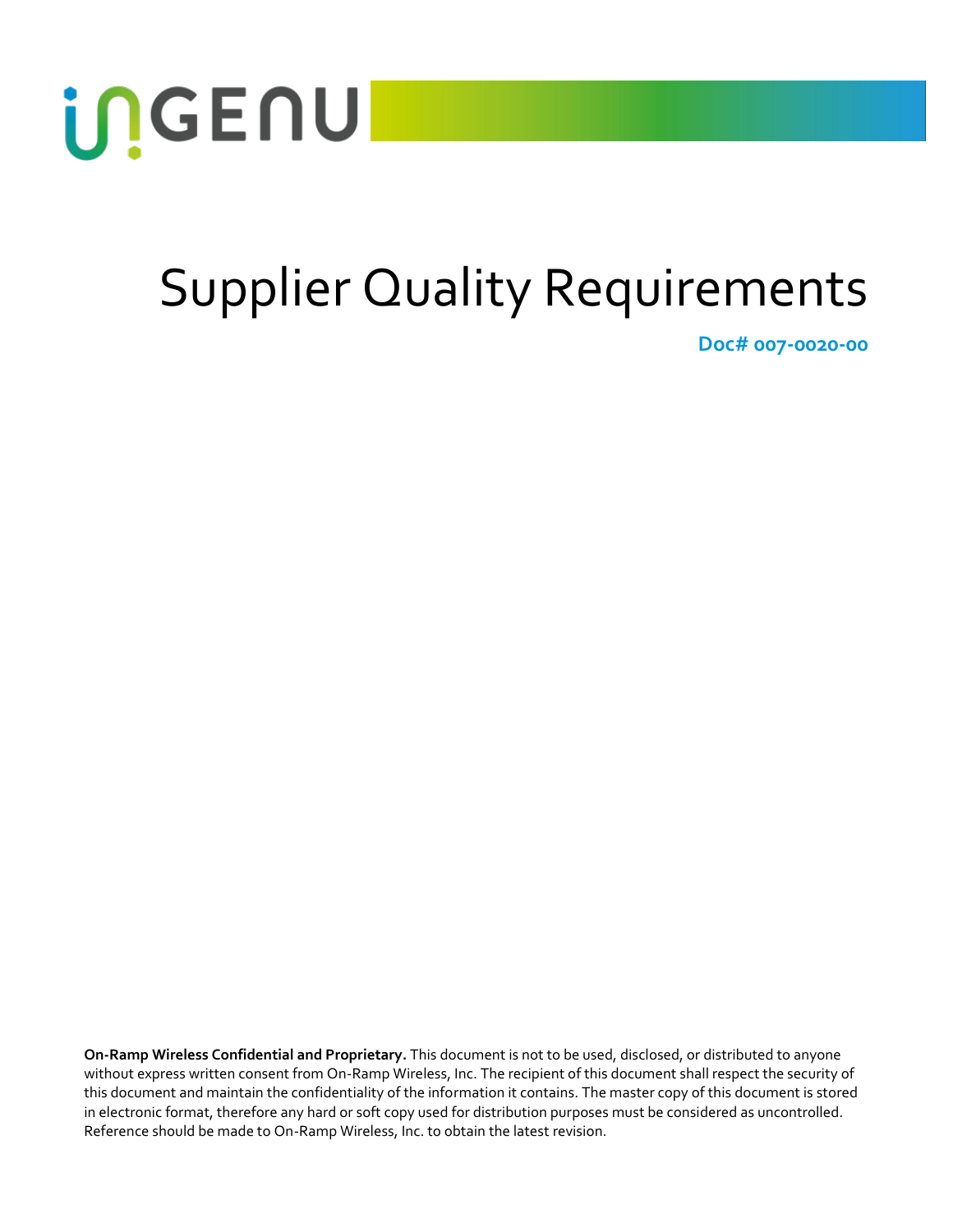On-Ramp Wireless, Inc. 10920 Via Frontera, Suite 200 San Diego, CA 92127 U.S.A.

Copyright © 2016 On-Ramp Wireless, Inc. All Rights Reserved.

The information disclosed in this document is proprietary to On-Ramp Wireless, Inc. and is not to be used or disclosed to unauthorized persons without the written consent of On-Ramp Wireless, Inc. The recipient of this document shall respect the security of this document and maintain the confidentiality of the information it contains. The master copy of this document is stored in electronic format, therefore any hard or soft copy used for distribution purposes must be considered as uncontrolled. Reference should be made to On-Ramp Wireless, Inc. to obtain the latest version. By accepting this material the recipient agrees that this material and the information contained therein is to be held in confidence and in trust and will not be used, copied, reproduced in whole or in part, nor its contents revealed in any manner to others without the express written permission of On-Ramp Wireless, Inc.

On-Ramp Wireless, Inc. reserves the right to make changes to the product(s) or information contained herein without notice. No liability is assumed for any damages arising directly or indirectly by their use or application. The information provided in this document is provided on an "as is" basis.

This document contains On-Ramp Wireless, Inc. proprietary information and must be shredded when discarded.

This documentation and the software described in it are copyrighted with all rights reserved. This documentation and the software may not be copied, except as otherwise provided in your software license or as expressly permitted in writing by On-Ramp Wireless, Inc.

Any sample code herein is provided for your convenience and has not been tested or designed to work on any particular system configuration. It is provided "AS IS" and your use of this sample code, whether as provided or with any modification, is at your own risk. On-Ramp Wireless, Inc. undertakes no liability or responsibility with respect to the sample code, and disclaims all warranties, express and implied, including without limitation warranties on merchantability, fitness for a specified purpose, and infringement. On-Ramp Wireless, Inc. reserves all rights in the sample code, and permits use of this sample code only for educational and reference purposes.

This technology and technical data may be subject to U.S. and international export, re-export or transfer ("export") laws. Diversion contrary to U.S. and international law is strictly prohibited.

 $\mathsf{RPMA}^\mathsf{e}$  (Random Phase Multiple Access) is a registered trademark of On-Ramp Wireless, Inc.

Other product and brand names may be trademarks or registered trademarks of their respective owners.

Supplier Quality Requirements 007-0020-00 February 8, 2016

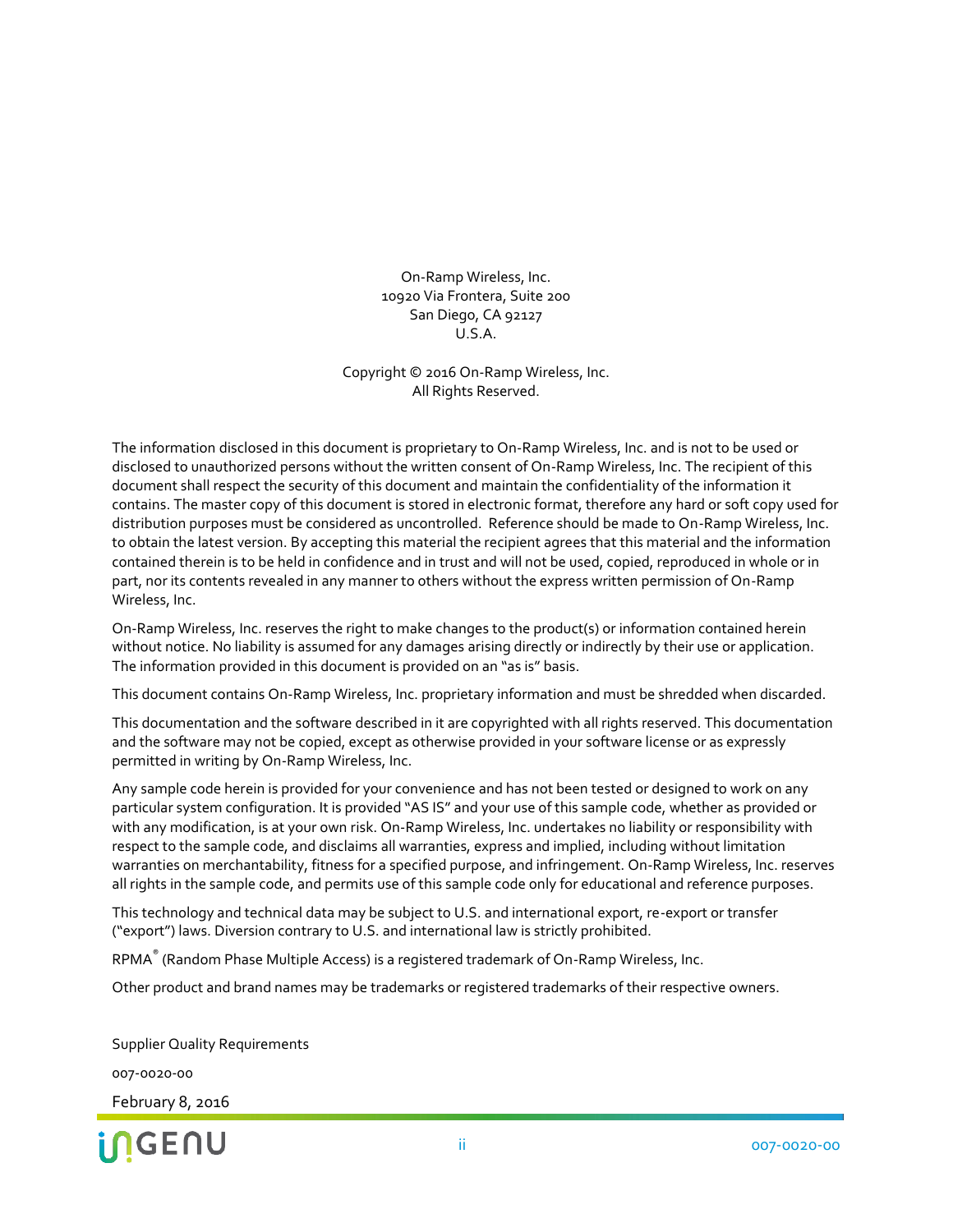### **Table of Contents**

| 5 <sup>7</sup> |     |  |  |  |  |
|----------------|-----|--|--|--|--|
|                |     |  |  |  |  |
|                | 6.1 |  |  |  |  |
|                | 6.2 |  |  |  |  |
|                | 6.3 |  |  |  |  |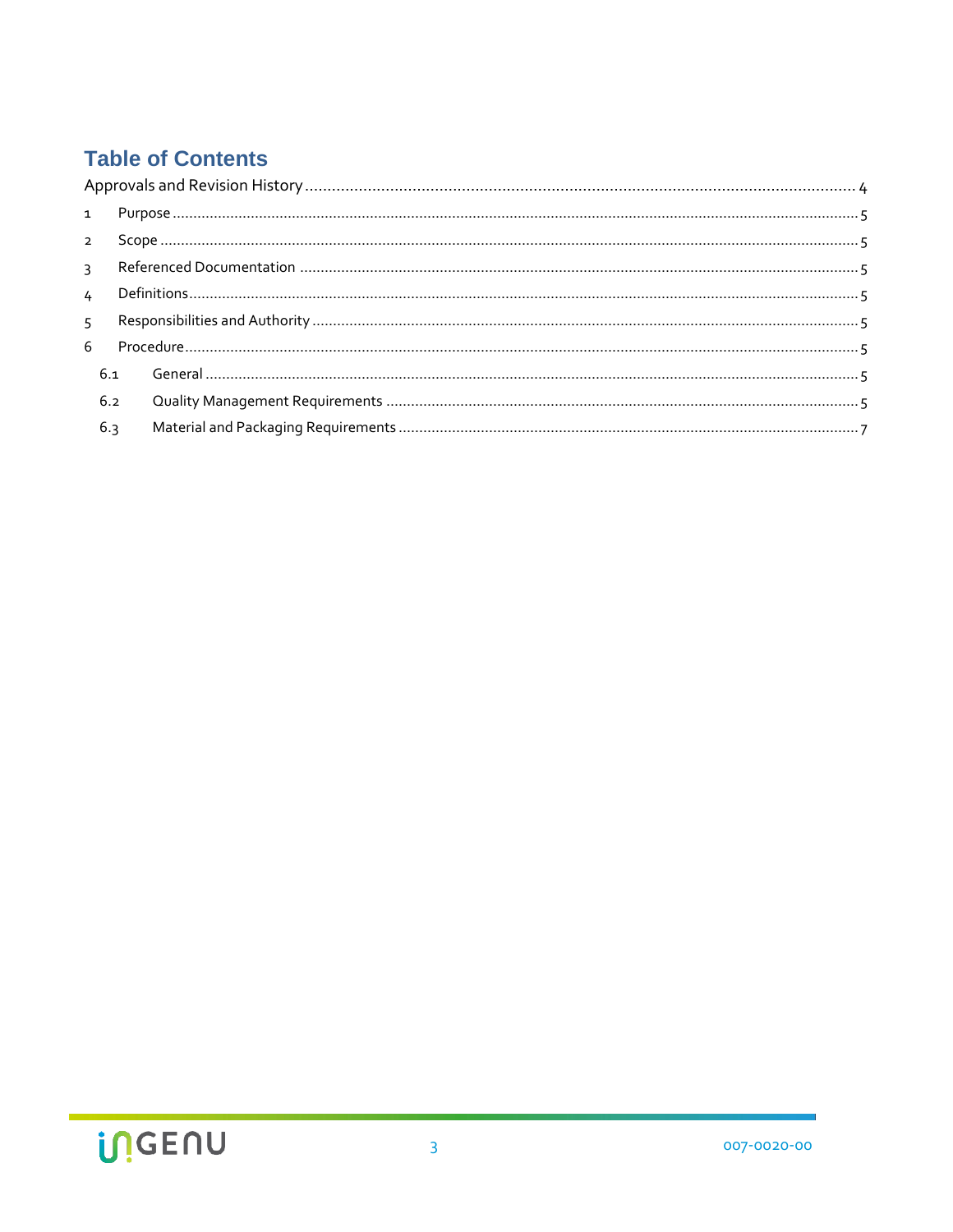## <span id="page-3-0"></span>Approvals and Revision History

#### *Approvals:\**

| <b>Name</b>  | Title                 | Signature | Date |
|--------------|-----------------------|-----------|------|
| Mark Jackson | Director Quality      |           |      |
| Jim Ball     | Director Supply Chain |           |      |
|              |                       |           |      |

#### *Revision History*

| <b>Version</b> | Date     | Author       | Remarks                                  |
|----------------|----------|--------------|------------------------------------------|
| A              | 3/4/2015 | Mark Jackson | Initial Release                          |
| B              | 5/1/2015 | Mark Jackson | Added 6.2.7 for PCB First Article Report |
|                | 2/16/16  | Mark Jackson | Updated to reflect Ingenu format         |
|                | 5/11/16  | Mark Jackson | Added 6.3.1.1 for PCB packaging.         |

*\*See Ingenu Agile system for final approvals and revisions*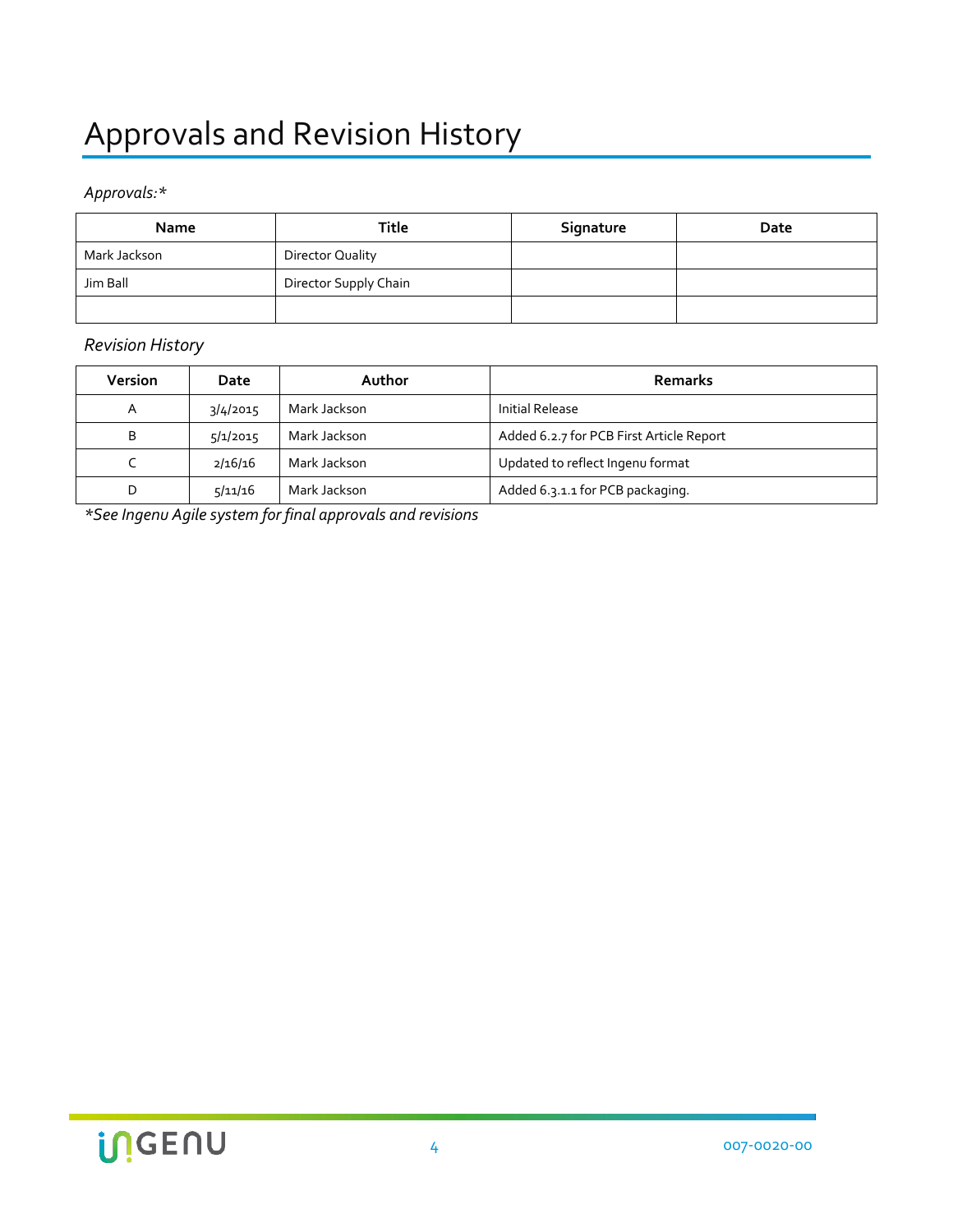#### <span id="page-4-0"></span>**1 Purpose**

<span id="page-4-1"></span>This document describes the quality requirements for purchased materials used in Ingenu product.

#### **2 Scope**

This document applies to all Ingenu suppliers and is intended to establish common language for supplier quality requirements related to Ingenu generated purchase orders.

#### <span id="page-4-2"></span>**3 Referenced Documentation**

<span id="page-4-3"></span>None

#### **4 Definitions**

<span id="page-4-4"></span>None

#### **5 Responsibilities and Authority**

Ingenu Quality Assurance Ingenu Purchasing Ingenu Suppliers

#### <span id="page-4-5"></span>**6 Procedure**

#### <span id="page-4-6"></span>6.1 General

- 6.1.1. **Responsibility:** It's the responsibility of the supplier to review all requirements in this document and ensure compliance to the specified requirements. When there is any confusion or conflicts between identified clauses or other Ingenu documentation, then it is the supplier's responsibility to contact the Ingenu buyer to resolve those conflicts prior to initiating work.
- 6.1.2. **Notification Responsibility:** The Supplier shall inform Ingenu immediately where there is a reason to suspect that products previously supplied to Ingenu may not be in accordance with the Ingenu drawing, specification or purchase order requirement.
	- 6.1.2.1. The Supplier shall promptly inform Ingenu of any circumstance related to materials, manufacturing, processing methods, including design (Ingenu or Supplier), etc. which may make a product susceptible to premature failure or otherwise place the safe operation of that product at risk.
	- 6.1.2.2. The notification shall describe the nature of the discovered anomaly, its applicability to Ingenu part number(s), quantities affected and the probable impact to the proper function/performance of the item supplied.

#### <span id="page-4-7"></span>6.2 Quality Management Requirements

- 6.2.1. **Quality Management System:** The seller shall maintain a Quality Management System that complies with the requirements of ISO 9001 or a Quality Management System approved by Ingenu. Suppliers that are registered by an accredited registrar are preferred.
- 6.2.2. **Measuring & Test Equipment:** It is the seller's responsibility to ensure all equipment, including Customer Furnished Equipment and Government Furnished Equipment, used to test and

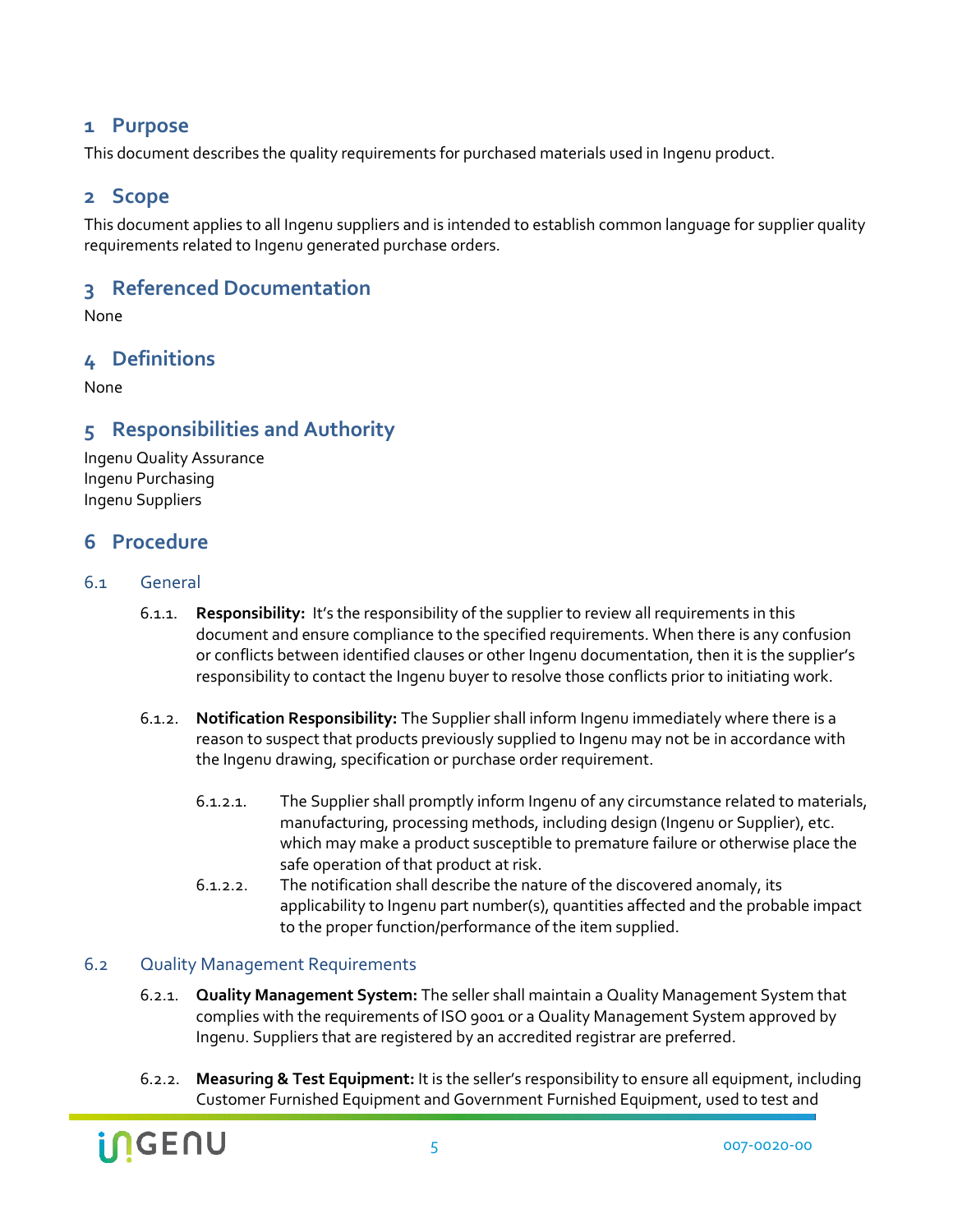inspect Ingenu supplied parts are maintained and traceable to the National Institute of Standards and Technology (NIST) requirements. A calibration system in accordance with ISO 10012-1, ANSI/NCSL Z540-1, or equivalent will be used by the supplier.

- 6.2.3. **Control of Quality Records:** All records related to the manufacturing, testing and inspection of parts supplied to an Ingenu purchase order will be maintained for a minimum of 3-years unless otherwise specified by Ingenu.
- 6.2.4. **Supplier Material Review Board (MRB) Authority:** The Supplier does not have MRB authority to accept or repair non-conforming product. Any non-conformances on final deliverable product to the purchase order, drawing, specifications or applicable documents must be submitted to Ingenu for approval prior to shipment.
- 6.2.5. **Supplier Corrective Action Request:** A Supplier Corrective Action will be forwarded by Ingenu to a Supplier when corrective action is required. Upon notification of the non-conformance, the supplier shall take immediate containment action and complete the analysis of cause and proposed corrective action within 21 days. Failure to respond in a timely manner may result in the removal of Supplier from the Approved Suppliers Listing. Upon notification of the nonconformance, shipments may be suspended until containment processes are enacted.
- 6.2.6. **First Article Inspection (General):** A first article inspection is required for Ingenu custom products (does not apply to off the shelf and distributor parts) if one of the following apply:
	- (1) First time submission (part or new supplier)
	- (2) Revision change affecting form, fit, or function
	- (3) A process change used to manufacture the part
	- (4) Change in manufacturing location (facility)
	- (5) More than 24 months have passed since the supplier last produced part
	- (6) As requested by Ingenu

All first article inspections performed by the seller will be accompanied with a First Article Inspection Report (FAIR) showing conformance to all drawing or performance requirements specified by Ingenu.

- 6.2.7. **First Article Report (PCBs only):** A first article report is required from the supplier for all PCBs and includes the following:
	- Coupons
	- Dimensional and Electrical Test Reports
	- Micro Cross-Section including PTH vias
	- Solderability Test Report
	- Thermal Stress Test Report
	- Ionic Contamination Test Report
	- Impedance Test Results
	- Certificate of Conformance (includes material certs)

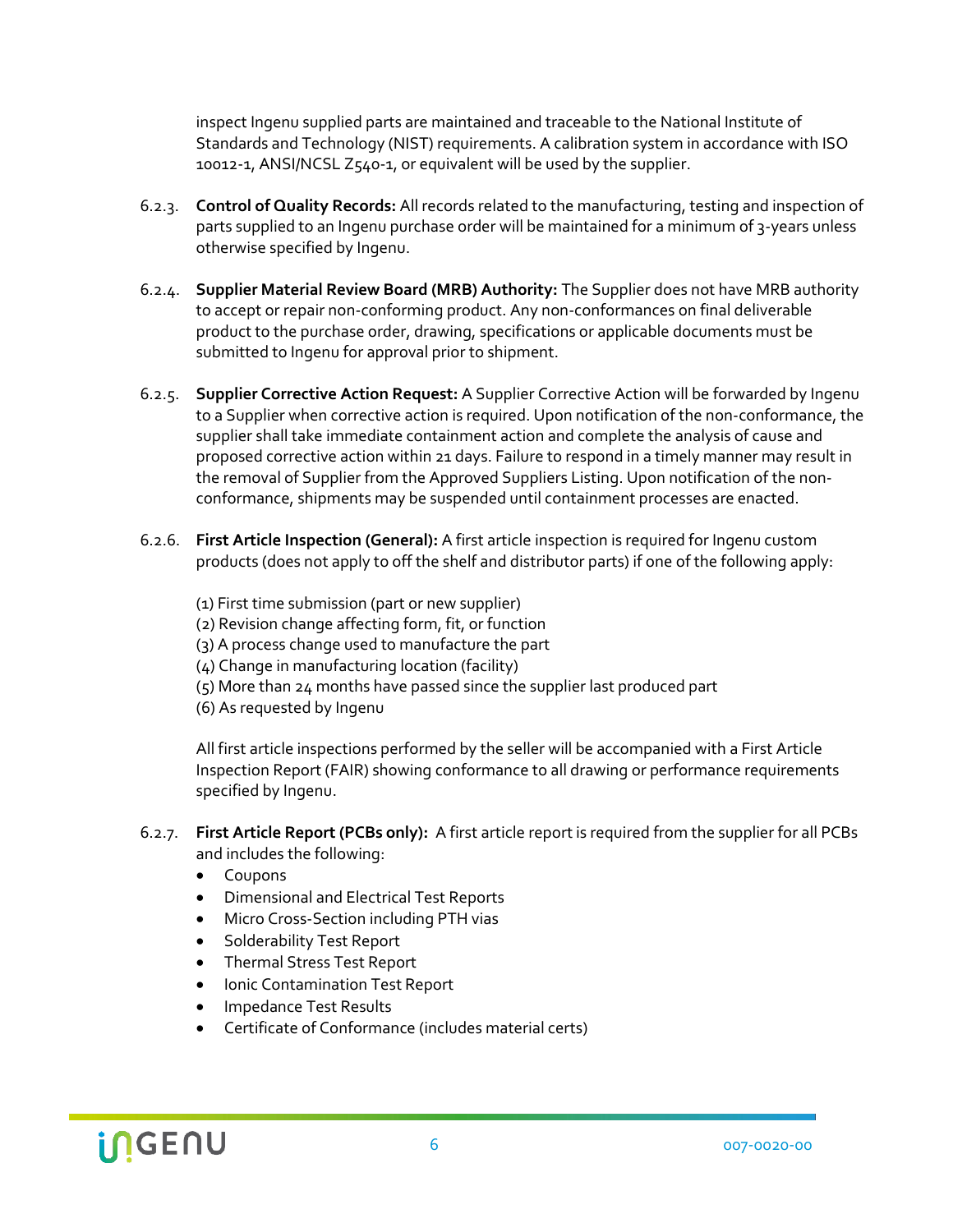- 6.2.8. **Source Inspection:** Parts and materials supplied to this purchase order may require source inspection by Ingenu prior to shipment. The supplier will notify Ingenu in advance when parts and materials will be ready for source inspection. It is the supplier's responsibility to ensure part conformance to specified requirements prior to requesting source inspection.
- 6.2.9. **Review and Audits:** Ingenu reserves the right to perform periodic Supplier performance reviews and audits; measuring and providing feedback to Supplier in terms of quality, performance, delivery, cost, responsiveness, and communication. These reviews shall be performed as part of continuous improvement strategies. Supplier is expected to participate in these reviews, in scheduled quality meetings and when necessary provide corrective action plans to improve performance, as required and at its expense.

#### <span id="page-6-0"></span>6.3 Material and Packaging Requirements

- 6.3.1. **Identification, Preservation, Packaging, and Packing:** All shipments to Ingenu must be packaged to avoid damage and deterioration and must be shipped to the address specified on the PO unless otherwise noted. Packaging and packing shall be in accordance with good commercial practices unless otherwise specified on the PO. Each box or container shall be labeled and have as a minimum the following information: (1) MFG Part number and Ingenu Part Number (if applicable) and revision, (2) PO number and (3) Quantity.
	- 6.3.1.1. NOTE: PCBs shall be packaged per IPC- 1601, vacuumed sealed, moisture barrier bags with desiccants.
- 6.3.2. **Proposed Material Changes:** Supplier shall notify Ingenu of all proposed changes that impact the form, fit, function, quality, reliability or status of the material, including end of life (EOL) notifications.
- 6.3.3. **Certificate of Compliance (C of C):** All parts supplied to this purchase order will be accompanied by a C of C. The C of C will be dated and signed by the responsible company representative certifying the supplied parts meet all purchase order, specification, and drawing requirements from the buyer.
- 6.3.4. **Source of Supply:** Suppliers are responsible to ensure compliance for materials used to manufacture parts supplied to Ingenu. Suppliers will only purchase materials from Original Equipment Manufacturer's (OEM's), standard catalogues, or the OEM authorized distributors. Purchasing from independent brokers or other sources is not authorized unless approved in writing by Ingenu.
- 6.3.5. **Moisture Sensitive Devices:** Moisture Sensitive Devices as identified by Supplier shall be labeled and packaged in an ESD Moisture Barrier Bag (MBB) and comply with JEDEC standards J-STD-033A and J-STD-020C.
- 6.3.6. **Shelf Life:** No materials with a shelf-life date will be shipped to a Ingenu purchase order with less than 80% of the full shelf-life as determined by the original manufacturer unless previously approved in writing by Ingenu. The expiration dates shall be clearly recorded on the packaging and the shipping documents.